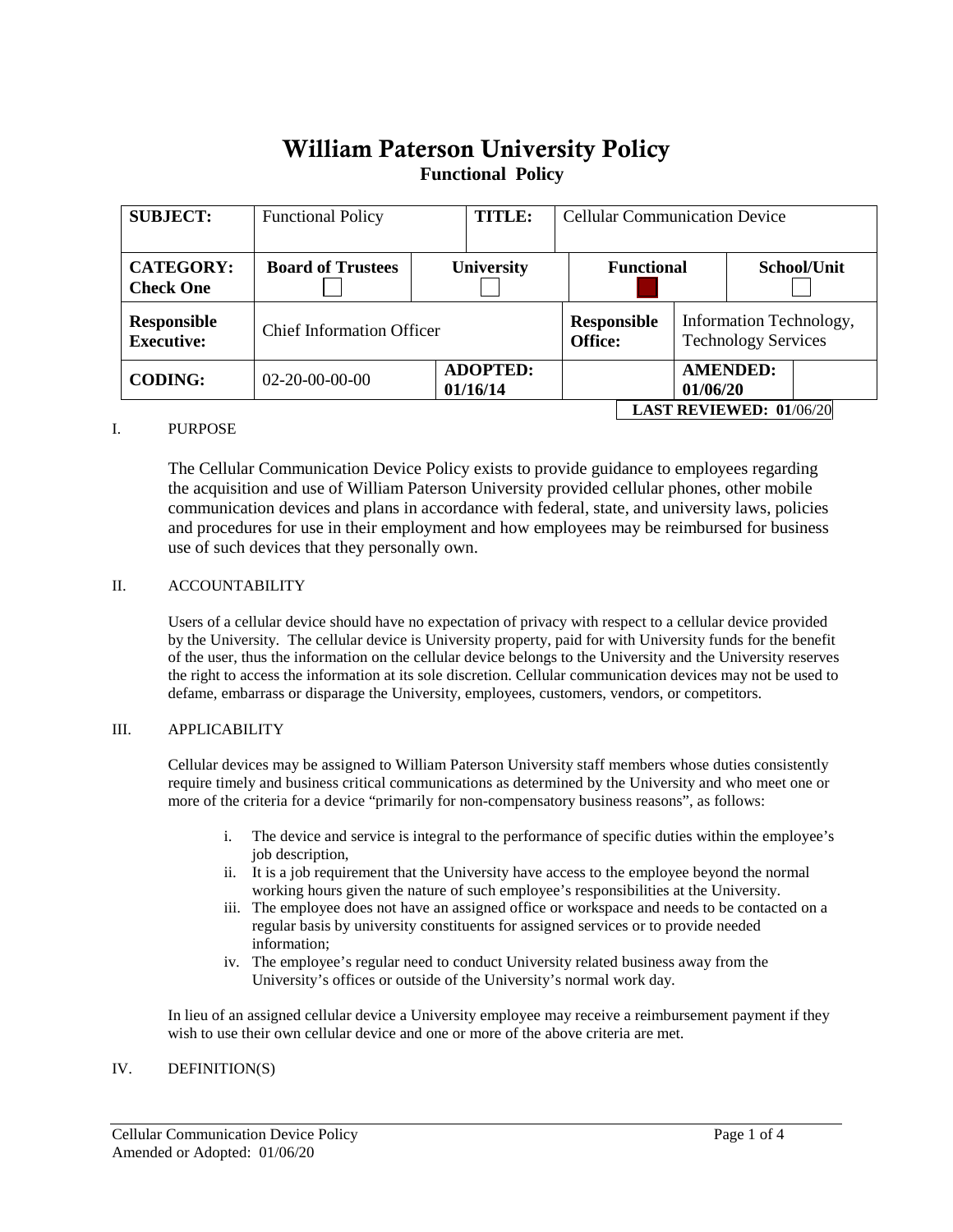"Cellular Communication device" refers to – a cellular telephone and/or a tablet computer with built in applications and cellular Internet access. These may also provide digital voice service as well as text messaging, e-mail, web browsing, still and video cameras, MP3players, video viewing and video calling. It also applies to any other cellular communication device with or without a data plan provided by the University or for which the University provides reimbursement.

#### V. BACKGROUND

William Paterson University recognizes that the performance of certain official university business necessitates cellular communication devices. A university provided communication device or reimbursement payment will be provided to employees who have a documented, official university business need and receive the appropriate approval.

# VI. REFERENCE(S)

New Jersey State law 39:4-97.3 states:

The use of a cellular telephone or electronic communication device by an operator of a moving motor vehicle on a public road or highway shall be unlawful except when the telephone is a hands-free cellular telephone or the electronic communication device is used hands-free, provided that its placement does not interfere with the operation of federally required safety equipment and the operator exercises a high degree of caution in the operation of the motor vehicle.

# Compliance with Tax Law:

Under the tax regulations, the IRS will treat the employee's business use of employer-provided cell phones as a working condition fringe benefit, the value of which is excludable from the employee's income. In addition, when an employee's personal cellular device is used in connection with the employer's business, the business may provide a reimbursement to the employee as long as: (1) there is a substantial business reason for requiring the employee's use of the personal cellular device; (2) the reimbursement is reasonably calculated so as not to exceed expenses the employee actually incurred in maintaining the cell phone; (3) the reimbursement for business use is not a substitute for a portion of the employee's regular wages; and (4) the employee maintains the type of coverage that is reasonably related to the needs of the employer's business. If these conditions are met, the reimbursement is excludable from the employee's income.

#### VII. POLICY

A. Requirements:

Individuals/Departments may not contract directly with vendors for cellular service or equipment unless they are reimbursing for personally owned devices, rather than being issued devices by the University, of an approved request (submitted via WPconnect) at the approved amount.

Cellular devices are to be used only by the individual to whom it was issued in support of their assigned tasks or in support of other University related activities. The use of the equipment for commercial or consulting purposes is strictly prohibited.

Non-Standard Applications – Any third party, non-standard, purchased or subscribed to application not in support of the University's business needs and installed by the user on the device will not be supported or funded by the University.

By use of a University owned cellular device or services the user agrees to comply with all rules, regulations, guidelines and policies of William Paterson University and any applicable local, state, federal and international laws, guidelines, and regulations.

B. Responsibilities:

The University must be reimbursed for any personal use of University cellular devices which result in additional charges or costs incurred to the University.